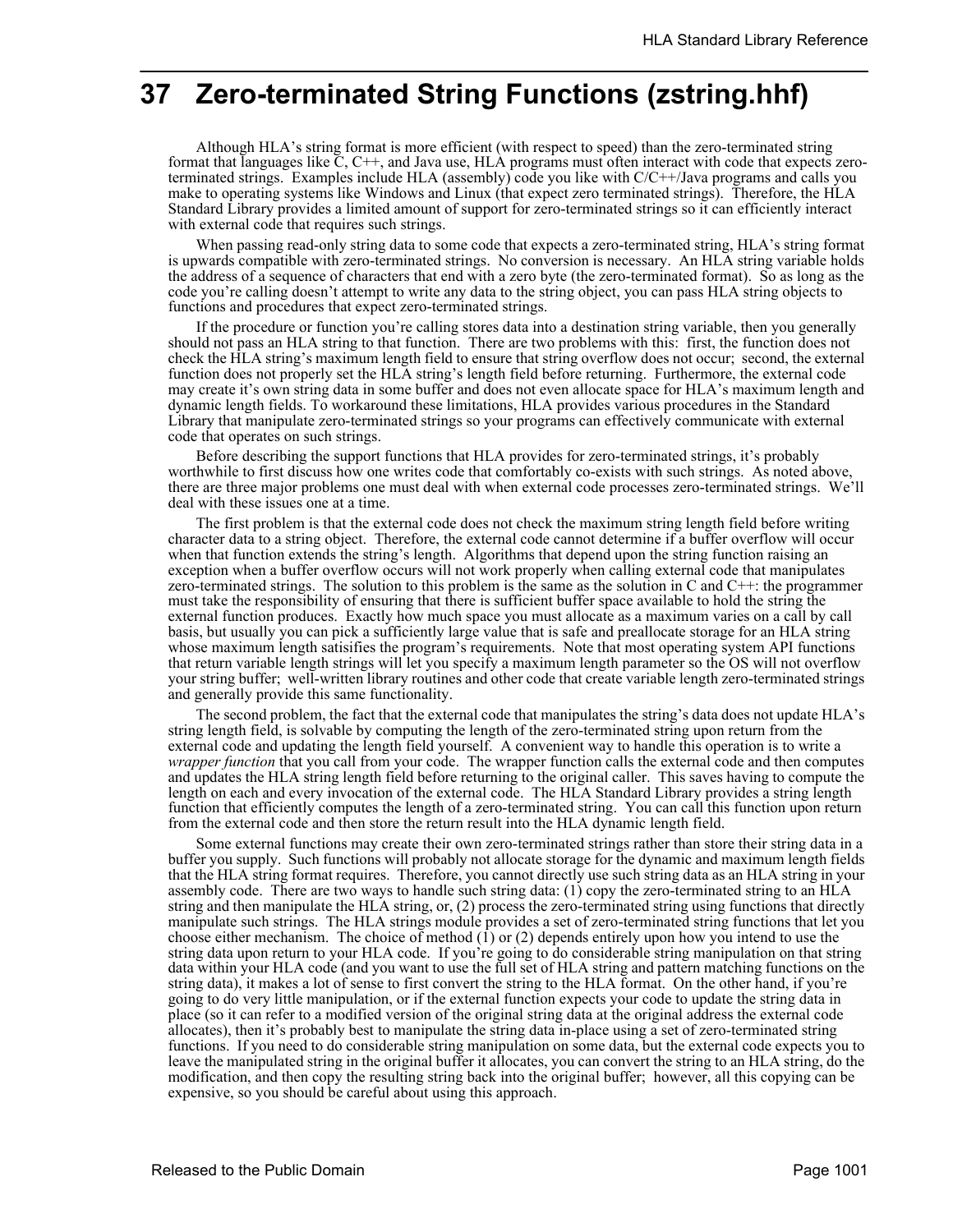The HLA Standard Library provides a small handful of important zero-terminated string functions. This set certainly isn't as extensive as the set of functions available for HLA strings, nor is it as extensive as the set of functions available, for example, in the C Standard Library. However, this small set of functions will probably cover 90-95% of the requirements you'll have for processing zero-terminated strings in HLA code. Generally, if you need other functionality, you can obtain it by calling C Standard Library functions from your HLA code or by first converting the string to an HLA string (and then copying the data back to the original buffer, if necessary). The following subsections describe the functions that the HLA Standard Library provides to support zero-terminated strings.

## **37.1 ZStrings Module**

To use the zero-terminated string functions in your application, you will need to include one of the following statements at the beginning of your HLA application:

```
#include( "zstrings.hhf" )
or
#include( "stdlib.hhf" )
```
## **37.2 Zstring Functions**

```
procedure zstr.len( zstr:zstring ); @returns( "eax" );
```
The single parameter is the address of a zero-terminated string. This function returns the length of that string in the EAX register.

Note that the *zstr.len* function has a single untyped reference parameter. Generally, you'd pass the name of a buffer variable as the parameter to this function. If the address of the zero-terminated string appears in a register, you'll need to use one of the following three invocations to call this function:

```
// Manual invocation- assumes the string pointer is in EBX:
   push( ebx );
   call zstr.len;
   << length is in EAX >>
       .
       .
       .
   zstr.len( [ebx] ); // zlen expects a memory operand
       .
       .
       .
   zstr.len( val ebx ); // Tell HLA to use value of ebx.
```
The *zstr.len* function is especially useful for updating the length field of an HLA string you've passed to some external code that generates a zero-terminated string. Consider the following code that updates the length upon return from an external function:

```
// Allocate sufficient storage to hold the string result the external
// code will produce. 1024 was chosen at random for this example, you'll
// have to pick an appropriate value based on the size of the string
// the external procedure in your code produces.
 str.alloc( 1024 );
 mov( eax, strVar );
     .
     .
     .
  externalFunction( strVal ); // externalFunction overwrites strVal data.
  zstr.len( strVal ); \frac{1}{2} // Compute the result string's length
```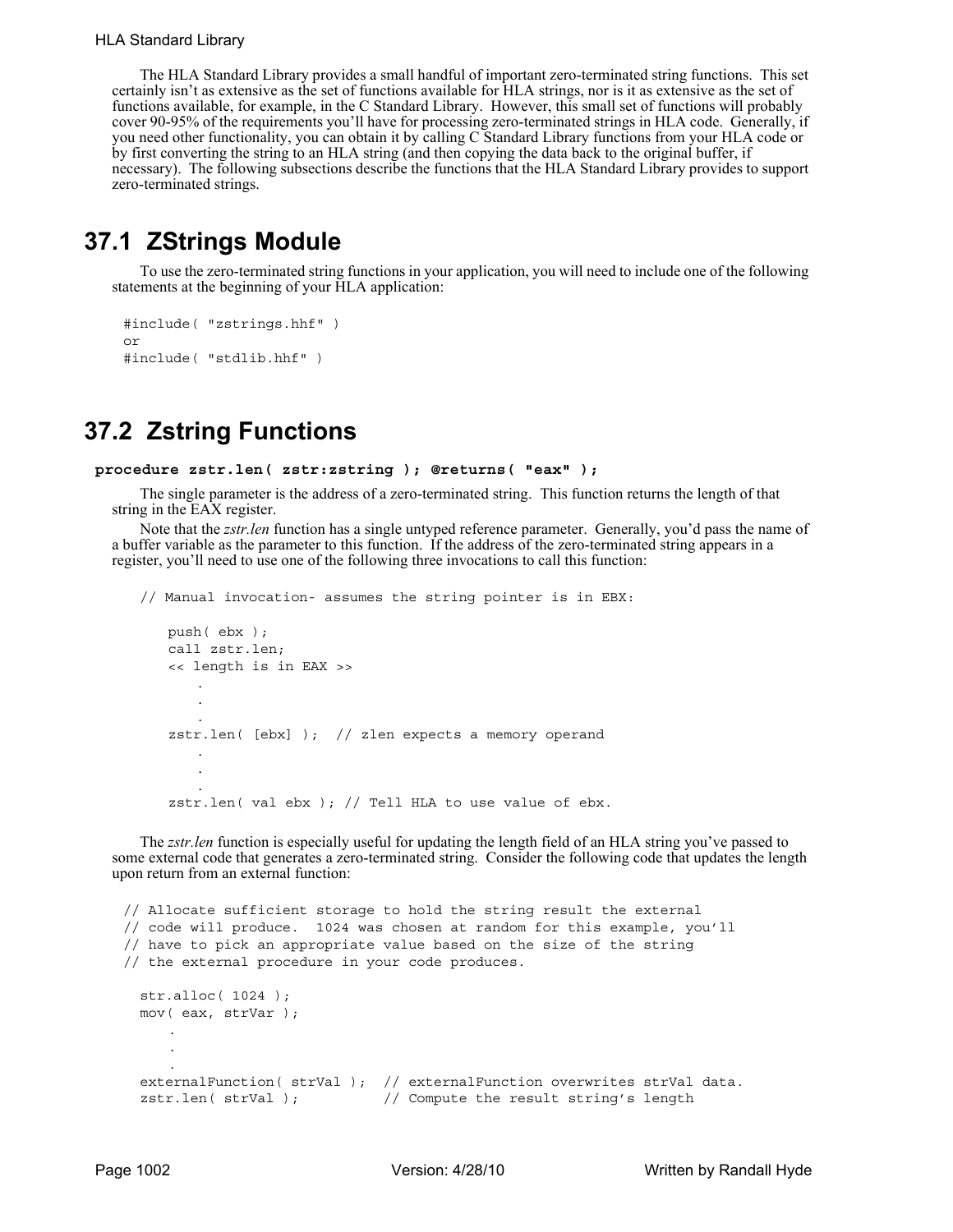```
mov( strVar, ebx ); // Get pointer to string data.
  if( eax > (type str.strRec [ebx]).MaxStrLen )) then
     // If there was a string overflow, the overflow may
     // have wiped out some important data somewhere, so
     // it may be too late to raise this exception. However,
     // better late than not notifying the caller at all.
     // Because the buffer overflow may have corrupted the application's
     // data, the application should attempt to terminate as
     // gracefully as possible at this point.
     raise( ex.StringOverflow );
  endif;
  // Okay, the string didn't overflow the buffer, update the
  // HLA string dynamic length field:
  mov( eax, (type str.strRec [ebx]).length );
HLA high-level calling sequence examples:
  zstr.len( zstrValue );
  mov( eax, zlen );
HLA low-level calling sequence examples:
  pushd( &zstrValue );
  call zstr.len;
  mov( eax, zlen );
     .
     .
     .
  lea( eax, zStrVar );
  push( eax );
  call zstr.len;
  mov( eax, zlen2 );
```
#### **procedure zstr.zcmp( zsrc1:zstring; zsrc2:zstring ); @returns( "eax" );**

The *zstr.zcmp* function compares two zero-terminated strings and returns the comparison results in the EAX register and in the x86 flags. This comparison function sets the condition code bits so you can use the standard unsigned condition instructions (jump and set instructions) immediately upon return to test for less than, less than or equal, equal, not equal, greater than, or greater than or equal. This function also returns -1 (\$FFFF\_FFFF), zero, or one in EAX to indicate less than, equal, or greater than (respectively). Note that this function compares *zsrc1* to *zsrc2*. Therefore, this function returns -1 if zsrc1 < zrc2, zero if zsrc1 = zsrc2, and one if  $zsrc1 \geq zsrc2$ .

This function is especiially useful for comparing two zero-terminated strings that some external code returns to your HLA program if you don't need to do any further manipulation of the string data. This function is also useful for comparing an HLA string against a zero-terminated string (since HLA strings are zero terminated). Technically, you could use this function to compare two HLA strings (since they are zero-terminated), but the standard HLA string comparison functions are probably more efficient for this purpose.

HLA high-level calling sequence examples: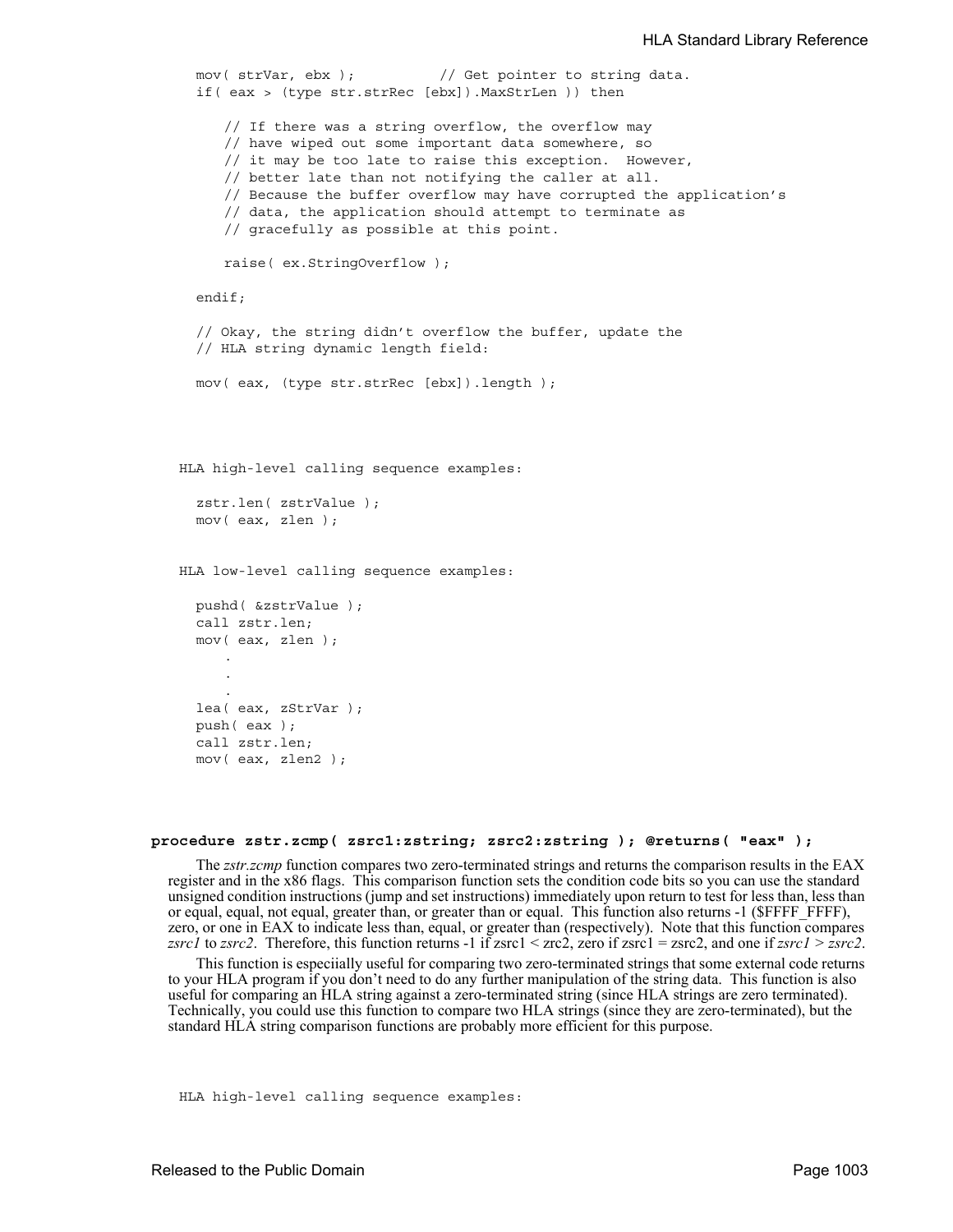```
zstr.zcmp( zstr1, zstr2 );
  if( @ae ) then // zstrl >= zstr2
         .
         .
         .
     endif;
     zstr.zcmp( someZStr, "Hello World" );
     mov( eax, cmpResult );
HLA low-level calling sequence examples:
  lea( eax, SomeCharBuffer );
  push( eax );
  push( zStrVar );// Note: zstring vars are pointer vars
  call zstr.zcmp;
  jnae notAE;
         .
         .
         .
     notAE:
     push( someZStr );
     push( HelloWorldStr );
     call zstr.zcmp;
     mov( eax, cmpResult );
```
### **procedure zstr.cpy( src:zstring; dest:zstring );**

The *zstr.cpy* function copies one zero-terminated string to another. The destination buffer must be large enough to hold the source string and it is the caller's responsbility to ensure this. The *zstr.cpy* routine has no way to determine the maximum size of the destination buffer, so it cannot check for buffer overflow (this is typical for zero-terminated string functions).

Since HLA strings are zero-terminated, you can use this function to copy an HLA string to a zero-terminated string:

// Assumptions: hlaString is the name of an HLA String variable and // destZStr is the name of an array of characters or byte array. zstr.cpy( hlaString, destZStr );

Of course, you can also use the *zstr.cpy* function to copy one zero-terminated string to another. You'd typically use *zstr.cpy* in this capacity to copy a string returned by one external function to a buffer for use by another external function that expects a zero-terminated string.

## **procedure zstr.cat( src:zstring; dest:zstring );**

This function concatenates one zero-terminated string to the end of another. The caller must ensure that the destination buffer is large enough to hold the resulting string; the *zstr.cat* function has no way to verify the size of the destination buffer, so it cannot check for buffer overflow (this is typical for zero-terminated string functions).

This string is useful for manipulating zero-terminated strings some external code provides without the overhead of first converting the strings to HLA strings. If you call two external functions that return zeroterminated strings and you need to pass their concatenated result to some other external function that expects a zero-terminated string, and there is no string manipulation in your HLA code, then using *zstr.cat* is more efficent than converting the strings to an HLA string and using the HLA string concation function.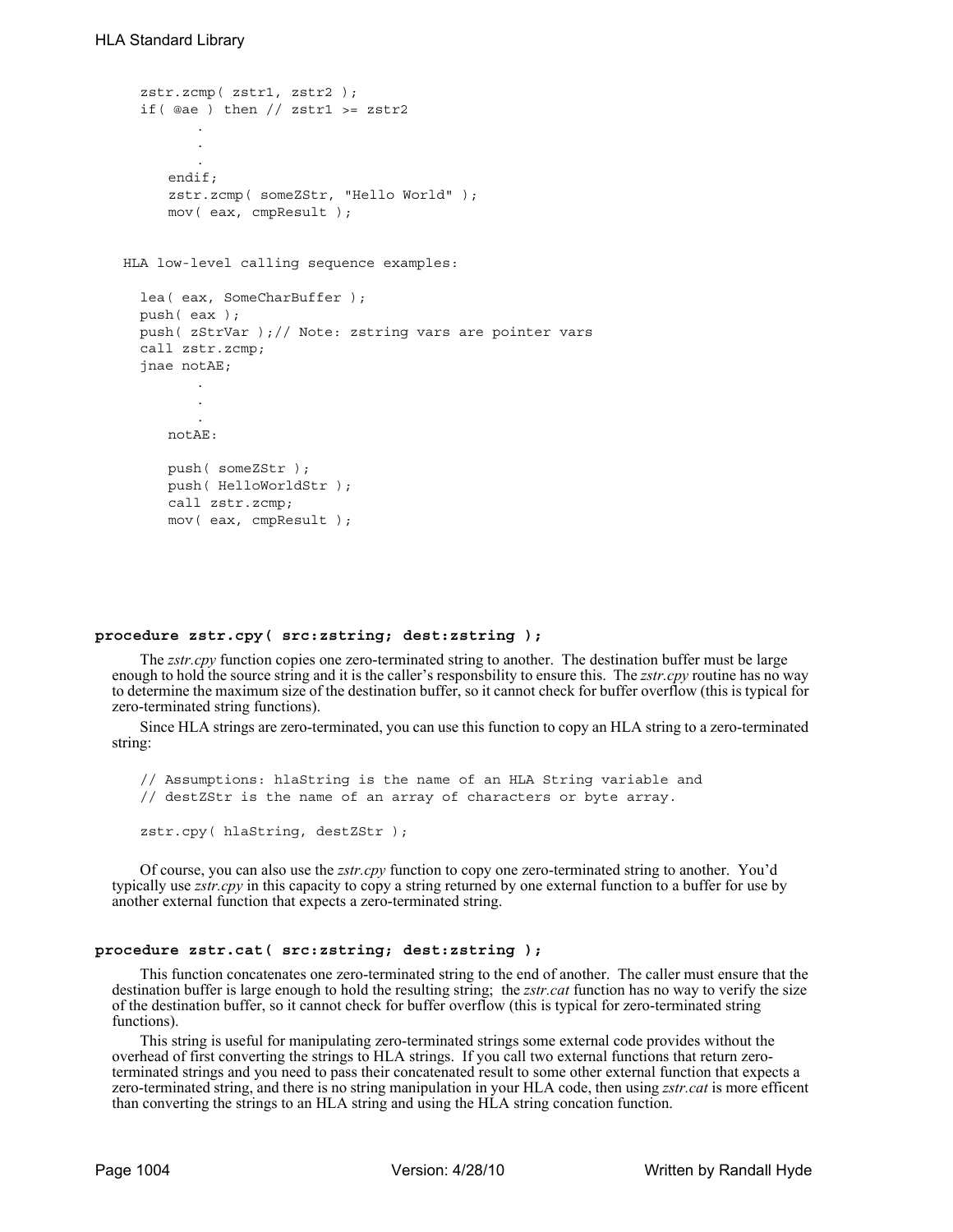When using this function, don't forget that it's parameters are untyped reference parameters. When passing the address of a buffer variable you may specify the name of the buffer directly. However, when passing a pointer to the buffer, you'll probably need to use the VAL operator to tell HLA to pass the pointer's value rather than the pointer's address. Here are some examples of *zstr.cat* invocations:

### static

```
buffer1 :char[256];
buffer2 :char[254];
bufptr1 :zstring;
bufptr2 :zstring;
   .
   .
   .
lea( eax, buffer1 );
mov( eax, bufptr1 );
lea( eax, buffer2 );
mov( eax, bufptr2 );
   .
   .
   .
zstr.cat( bufptr1, bufptr2 );
zstr.cat( buffer2, edi );
zstr.cat( bufptr2, esi );
```
You can also use the *zstr.cat* procedure to copy data from an HLA string to a zero-terminated string: static

```
hlaStr :string;
zs :char[256];
zPtr : zstring;
   .
   .
   .
lea( eax, zs );
mov( eax, zPtr );
   .
   .
   .
zstr.zcat( hlaStr, zPtr );
zstr.zcat( hlaStr, esi );
```
It really does not make any sense to specify an HLA string variable as the destination operand. *zstr.cat* does not update the HLA string's length field, so if you supply an HLA string as the destination operand, the *zstr.cat* procedure may corrupt the HLA string, forcing you to manually compute the length yourself. If you need to copy a zero-terminated string to an HLA string, use the *zstr.cat* function instead.